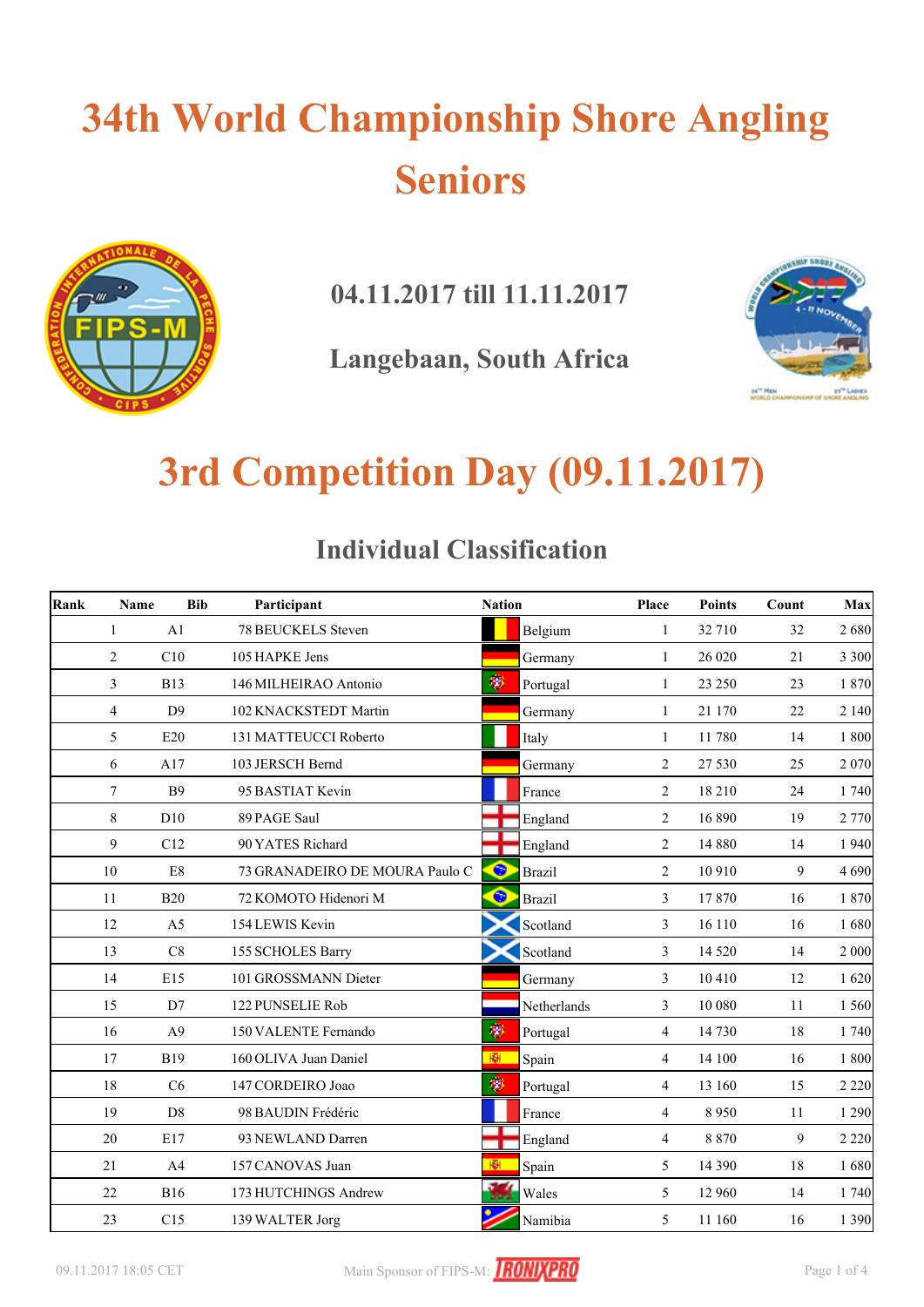

### **04.11.2017 till 11.11.2017**

#### **Langebaan, South Africa**



|    | <b>CIPS</b>    |                                 |           |               |                 |         | WORLD CHAMP      |         |
|----|----------------|---------------------------------|-----------|---------------|-----------------|---------|------------------|---------|
| 24 | D15            | 159 CATALA Carlos               | 图         | Spain         | 5               | 8 8 4 0 | 11               | 1 3 4 0 |
| 25 | $\mathrm{E}4$  | 179 VILJOEN Michael             |           | South Africa  | 5               | 5 8 7 0 | 9                | 1800    |
| 26 | A2             | 108 NEALE Dario                 |           | Gibraltar     | 6               | 14 290  | 15               | 1 4 5 0 |
| 27 | <b>B12</b>     | 85 JUKIC Nino                   | 18.       | Croatia       | 6               | 12 000  | 13               | 2 2 9 0 |
| 28 | C17            | 118 GEUZE Remco                 |           | Netherlands   | 6               | 11 120  | 12               | 1680    |
| 29 | D19            | 171 PRICE Ben                   | у,        | Wales         | 6               | 8 8 2 0 | 9                | 1 3 9 0 |
| 30 | E18            | 86 PINEZIC David                | - 180 -   | Croatia       | 6               | 5 6 3 0 | 8                | 1 2 9 0 |
| 31 | A14            | 76 SIQUEIRA DE ARAUJO Ricardo J | $\bullet$ | <b>Brazil</b> | $7\phantom{.0}$ | 13 910  | 18               | 1 2 4 0 |
| 32 | <b>B10</b>     | 175 DOWIE Martin                |           | South Africa  | $7\phantom{.0}$ | 11 140  | 10               | 1620    |
| 33 | C11            | 176 WAREHAM Barry               |           | South Africa  | $7\phantom{.0}$ | 10 310  | 10               | 1870    |
| 34 | D11            | 178 SINGH Ashwin                |           | South Africa  | $7\phantom{.0}$ | 6 7 20  | $\mathbf{9}$     | 1 2 4 0 |
| 35 | E3             | 153 BUCKLEY William             |           | Scotland      | $7\phantom{.0}$ | 5 4 4 0 | 11               | 1 500   |
| 36 | A12            | 92 GRIFFITHS Gareth             |           | England       | $8\,$           | 13 550  | 15               | 1680    |
| 37 | B <sub>5</sub> | 120 PEENE Frank                 |           | Netherlands   | 8               | 11 020  | 10               | 2 0 7 0 |
| 38 | C <sub>3</sub> | 99 ACKET Stéphane               |           | France        | 8               | 9 1 7 0 | $\mathbf{9}$     | 1680    |
| 39 | D12            | 111 CURRER Dominic              | Ш         | Gibraltar     | $\,8\,$         | 6 2 2 0 | 9                | 1 5 6 0 |
| 40 | E1             | 121 VAN DE POL Tom              |           | Netherlands   | $8\,$           | 5 4 3 0 | $\tau$           | 1 2 9 0 |
| 41 | A10            | 87 BILIC Alen                   | 圈.        | Croatia       | 9               | 12 490  | 17               | 1800    |
| 42 | <b>B15</b>     | 137 COETZEE George              |           | Namibia       | 9               | 9760    | 12               | 2 000   |
| 43 | C4             | 169 RUSSEL Shane                |           | Wales         | 9               | 8 4 2 0 | 8                | 1800    |
| 44 | D17            | 135 GUIDO Stefano               |           | Italy         | 9               | 6 2 2 0 | 8                | 1 4 5 0 |
| 45 | E6             | 79 VERRYCKT Yve                 |           | Belgium       | 9               | 5 0 4 0 | 5                | 1 1 9 0 |
| 46 | A7             | 100 VILLARD Jean-Baptiste       |           | France        | $10\,$          | 11 840  | 12               | 2 3 6 0 |
| 47 | B2             | 133 TENERELLI Emiliano          |           | Italy         | 10              | 9 2 7 0 | $\,8\,$          | 1 500   |
| 48 | C1             | 126 O'BRIEN John                |           | Ireland       | $10\,$          | 7 0 4 0 | 8                | 2 2 2 0 |
| 49 | D18            | 113 KYRIAZIS George             | ╄═        | Greece        | 10              | 6 0 0 0 | 5                | 3 3 0 0 |
| 50 | E16            | 138 HONIBALL Morne              |           | Namibia       | $10\,$          | 4 600   | 6                | 1940    |
| 51 | A13            | 119 MANNETJE Rico't             |           | Netherlands   | 11              | 10 360  | 14               | 1 3 9 0 |
| 52 | <b>B17</b>     | 141 ORTIZ P Omar S              | - 81      | Paraguay      | 11              | 8 9 4 0 | 12               | 1 1 9 0 |
| 53 | C14            | 74 ESPIRITO SANTO Pedro J P D   | $\bullet$ | <b>Brazil</b> | 11              | 6 8 6 0 | $\sqrt{6}$       | 2 2 9 0 |
| 54 | D13            | 151 JESUS Antonio               | 萝         | Portugal      | 11              | 5 6 3 0 | $\boldsymbol{7}$ | 1 2 4 0 |

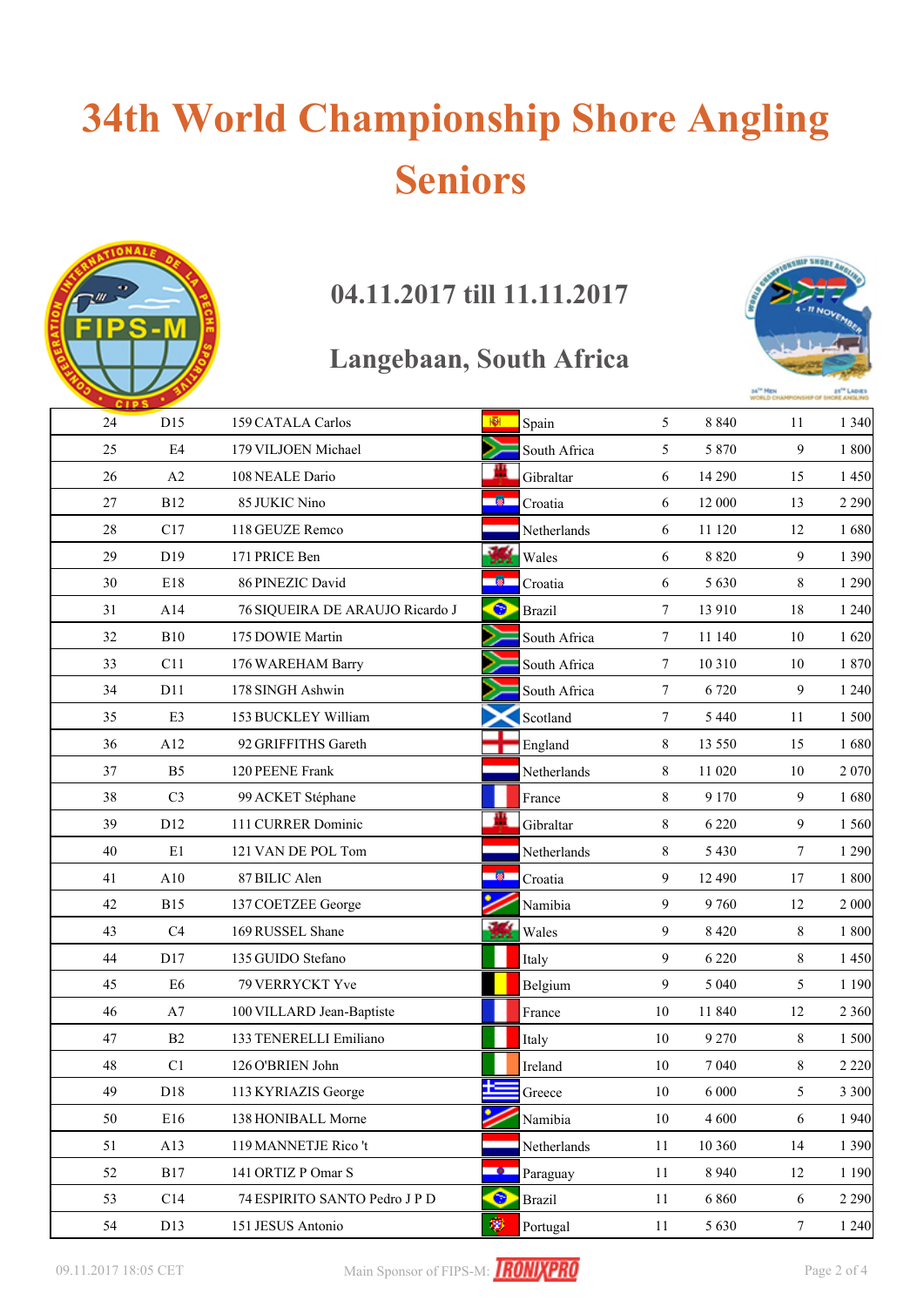

### **04.11.2017 till 11.11.2017**

#### **Langebaan, South Africa**



| 55     | E7              | 172 MORREL Dave         | a sa<br>Wales<br>فعفع      | 11                 | 3850    | 6              | 880     |
|--------|-----------------|-------------------------|----------------------------|--------------------|---------|----------------|---------|
| 56     | A3              | 166 AKROUT Ali          | C                          | Tunisia<br>12      | 9670    | 10             | 1 9 4 0 |
| 57     | B <sub>3</sub>  | 152 GRAHAM Iain         |                            | Scotland<br>12     | 8 4 0 0 | 9              | 2 0 7 0 |
| 58     | C16             | 134 MESSINA Marcello    | Italy                      | 12                 | 6 5 9 0 | 11             | 1800    |
| 59     | D14             | 164 AMMAR Mohamed       | ◉                          | 12<br>Tunisia      | 5 4 9 0 | $\tau$         | 1 2 9 0 |
| 60     | E10             | 161 ALVAREZ Julio       | 图<br>Spain                 | 12                 | 3670    | 4              | 1 2 9 0 |
| 61     | A18             | 115 CHALARIS Kyriakos   |                            | 13<br>Greece       | 8 4 2 0 | 9              | 1 560   |
| 62     | B1              | 91 MC COY Kenny         |                            | England<br>13      | 8 1 5 0 | 8              | 1800    |
| 63     | C <sub>5</sub>  | 167 ELGHLIOU Abdelmonem | ◉                          | Tunisia<br>13      | 6 3 7 0 | $\tau$         | 1 3 9 0 |
| 64     | D <sub>16</sub> | 75 MACIEL Marcio        | $\bullet$<br><b>Brazil</b> | 13                 | 4 5 7 0 | 6              | 1 4 5 0 |
| 65     | E5              | 168 EL KEFI Zied        | ◉                          | Tunisia<br>13      | 3 3 5 0 | 4              | 1 740   |
| 66     | A19             | 170 ARCH Joe            | 鳻<br>Wales                 | 14                 | 7 3 0 0 | 8              | 1 3 4 0 |
| 67     | ${\bf B8}$      | 70 MATEUS José          | Q.                         | 14<br>Angola       | 7050    | 9              | 1 500   |
| 68     | C7              | 80 LIERMAN Joseph       |                            | Belgium<br>14      | 5 2 9 0 | $\tau$         | 1 4 5 0 |
| 69     | D <sub>2</sub>  | 144 KOENITZER Alcides   | - 0 -                      | Paraguay<br>14     | 4 4 4 0 | $\tau$         | 1 0 9 0 |
| 70     | E9              | 109 TRIAY Tony          |                            | Gibraltar<br>14    | 2850    | $\overline{c}$ | 2 2 2 0 |
| 71     | <b>B18</b>      | 128 MULCAHY Alan        |                            | Ireland<br>15      | 7 0 0 0 | 8              | 1 5 6 0 |
| 72     | A <sub>6</sub>  | 130 MUCCIOLA Massimo    | Italy                      | 15                 | 6 8 7 0 | 9              | 1 1 9 0 |
| 73     | C20             | 110 CARRERAS Charles    |                            | Gibraltar<br>15    | 4 800   | 8              | 1500    |
| 74     | D1              | 68 LOURO Carlos         | <b>Q</b>                   | 15<br>Angola       | 3 7 7 0 | $\tau$         | 1 1 9 0 |
| 75     | E12             | 148 BARRADAS Nuno       | 變                          | 15<br>Portugal     | 2 760   | 3              | 1 1 4 0 |
| 76     | A20             | 177 PAPENFUSS Hennie    |                            | 16<br>South Africa | 6 800   | 9              | 1 560   |
| 77     | B7              | 104 LUTTMANN Reinhard   |                            | 16<br>Germany      | 5 8 2 0 | 10             | 920     |
| $78\,$ | C18             | 116 KAMPITSIS Pavlos    |                            | Greece<br>16       | 4 1 8 0 | 5              | 1 560   |
| 79     | D <sub>6</sub>  | 156 WILSON Lindsay      |                            | Scotland<br>16     | 3 3 0 0 | 6              | 1 0 5 0 |
| 80     | E13             | 145 CABELLERO Oscar D   | - 0 -                      | 16<br>Paraguay     | 2680    | 1              | 2680    |
| 81     | <b>B11</b>      | 81 TIMMERMAN Koen       |                            | 17<br>Belgium      | 5 0 20  | 6              | 1 2 9 0 |
| $82\,$ | A16             | 142 SAUCEDO Isidro      | $\bullet$                  | 17<br>Paraguay     | 4 9 0 0 | $8\,$          | 1 1 9 0 |
| 83     | C19             | 158 ALCANTARA David     | 柳<br>Spain                 | 17                 | 4 1 6 0 | 5              | 1 0 5 0 |
| 84     | D <sub>3</sub>  | 77 BUYSSE Janvier       |                            | 17<br>Belgium      | 2 8 2 0 | $\overline{4}$ | 1 1 4 0 |
| 85     | E11             | 96 GAUTHIER Nicolas     |                            | 17<br>France       | 2 2 6 0 | 4              | 880     |